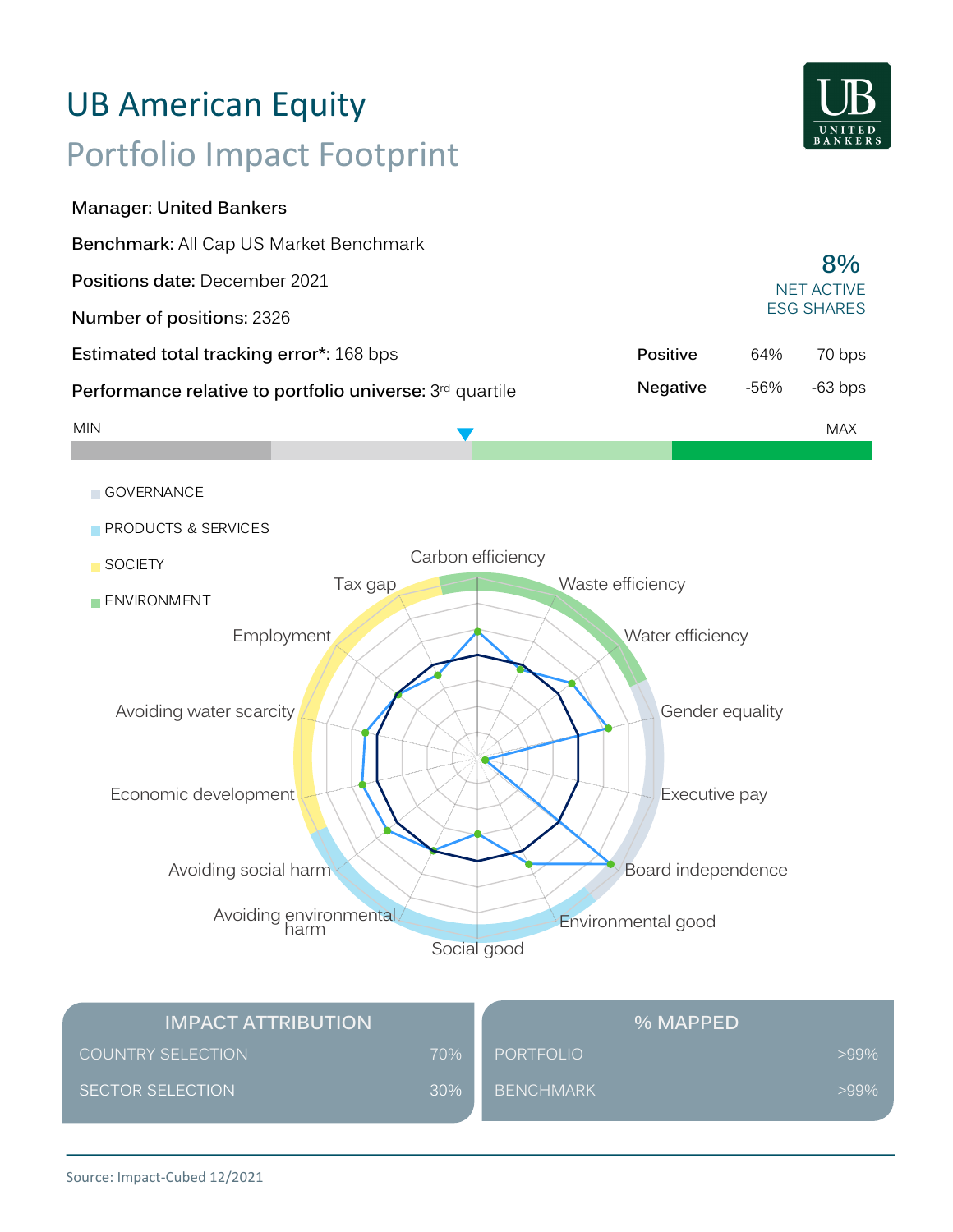# UB American Equity

| <b>PORTFOLIO IMPACT MEASURES</b> |           |                  |                                                                                                    |                |                                                |
|----------------------------------|-----------|------------------|----------------------------------------------------------------------------------------------------|----------------|------------------------------------------------|
|                                  | Portfolio | <b>Benchmark</b> | Based on company reported                                                                          |                | % data<br>estimated<br>portfolio/bench<br>mark |
| Carbon efficiency                | 93.75     | 114.34           | tons of GHG (Scope 1 & 2) emissions per \$1M revenue                                               | 21%            | 27%                                            |
| Waste efficiency                 | 113.79    | 94.62            | tons of waste generated per \$1M revenue                                                           | 41%            | 51%                                            |
| Water efficiency                 | 4.87      | 6.46             | thousand cubic metres fresh water used per \$1M revenue                                            | 36%            | 46%                                            |
| Gender equality                  | 27.5%     | 26.9%            | percentage of women in boards and top management                                                   | 1%             | 2%                                             |
| Executive pay                    | 95.0      | 88.2             | ratio of executive level pay to average employee pay                                               | 5%             | 5%                                             |
| Board independence               | 86.1%     | 84.6%            | independent board members                                                                          | 1%             | 2%                                             |
| Environmental good               | 15.7%     | 14.9%            | portfolio allocated to environmental solutions                                                     | not applicable |                                                |
| Social good                      | 11.6%     | 13.3%            | portfolio allocated to help alleviate social issues                                                | not applicable |                                                |
| Avoiding environmental harm      | 3.9%      | 3.9%             | portfolio allocated to environmentally destructive industries                                      | not applicable |                                                |
| Avoiding social harm             | 3.4%      | 3.7%             | portfolio allocated to industries aggravating social issues                                        | not applicable |                                                |
| Economic development             | \$50,600  | \$50,900         | median income of portfolio weighted geography of economic<br>activity                              | not applicable |                                                |
| Avoiding water scarcity          | 2.66      | 2.67             | geographic water use (World Resource Institute scale 0-5 from least<br>to most water scarce areas) | not applicable |                                                |
| Employment                       | 5.5%      | 5.5%             | unemployment in portfolio weighted area of economic activity                                       | not applicable |                                                |
| Tax gap                          | 3.26%     | 3.20%            | estimated % tax avoided by corporate tax mitigation schemes                                        | not applicable |                                                |

# **INVESTMENT EQUIVALENTS**

**In real terms compared to the All Cap US Market Benchmark, \$1M invested in American Equity Portfolio finances:** 

|                             |           | Real world equivalent                                                    | SDG relevance   |
|-----------------------------|-----------|--------------------------------------------------------------------------|-----------------|
| Carbon efficiency           | 4.47      | less tons of GHG emissions                                               | 7, 15           |
| Waste efficiency            | $-1.62$   | more tons of waste generated                                             | 6, 12, 14, 15   |
| Water efficiency            | 0.3       | less thousand cubic metres fresh water used                              | 6               |
| Gender equality             | 0.6%      | more women in top management                                             | 5               |
| Executive pay               | $-6.8$    | more multiples of average employee pay paid to top executives            | 10              |
| Board independence          | 1.4%      | more board independence                                                  | 10, 16          |
| Environmental good          | 0.8%      | more invested in industries contributing to solving environmental issues | most SDGs       |
| Social good                 | $-1.7%$   | less invested in industries helping alleviate social issues              | most SDGs       |
| Avoiding environmental harm | $0.0\%$   | less invested in industries aggravating environmental issues             | most SDGs       |
| Avoiding social harm        | 0.4%      | less invested in industries aggravating social issues                    | most SDGs       |
| Economic development        | 300<br>\$ | more economic activity in less developed economies                       | 1, 8, 9, 16, 17 |
| Avoiding water scarcity     | 0.01      | less water use in water scarce localities (World Resource Institute)     | 16, 17          |
| Employment                  | $0.0\%$   | more economic activity in high unemployment geographies                  | 1,8, 11, 12, 16 |
| Tax gap                     | $-0.07%$  | less tax paid                                                            | 1, 9, 10, 16    |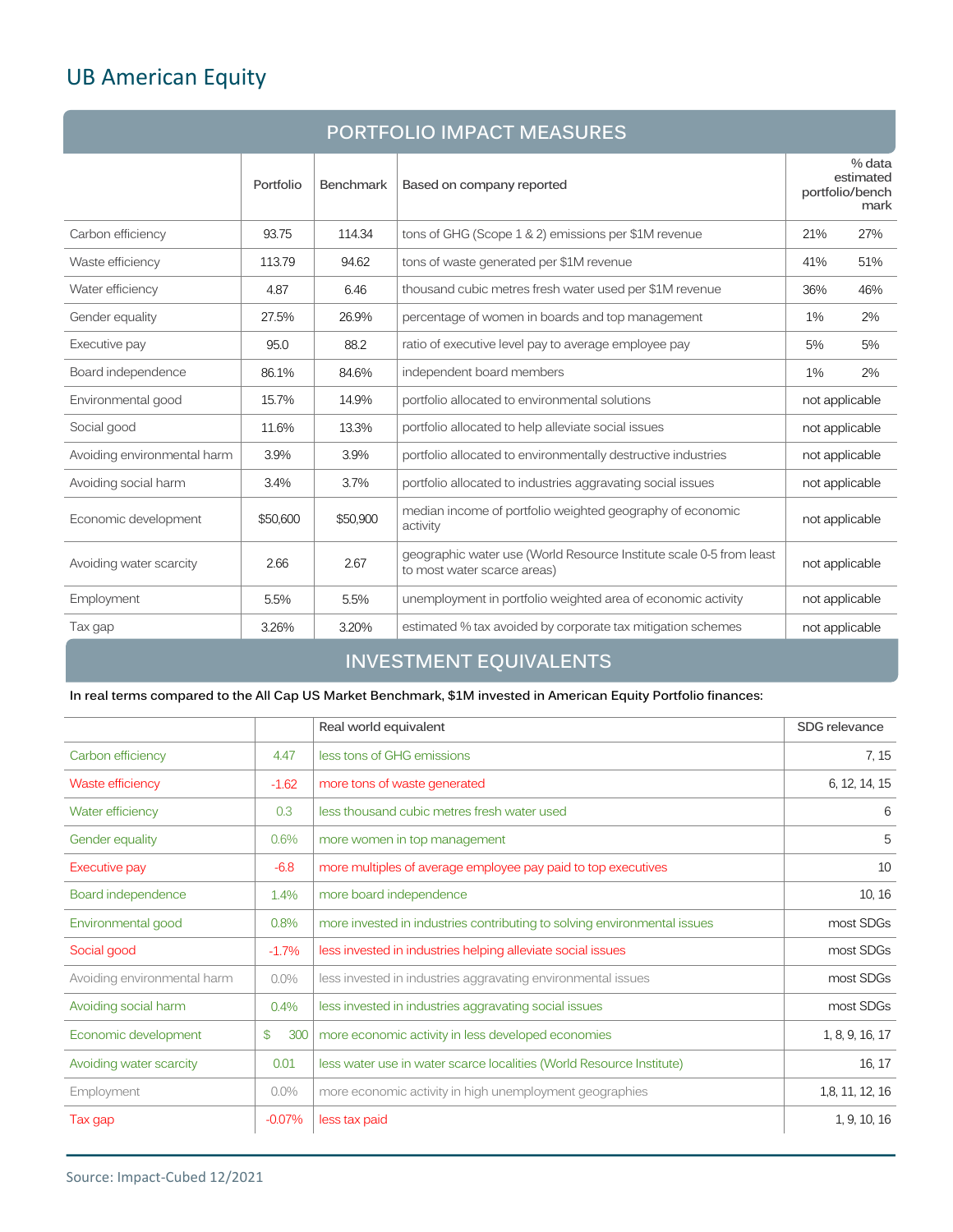# UB American Equity

|                                                                      |                                                                   | UN SDG PORTFOLIO EXPOSURE                                                                                                                                                                                                       |
|----------------------------------------------------------------------|-------------------------------------------------------------------|---------------------------------------------------------------------------------------------------------------------------------------------------------------------------------------------------------------------------------|
| 1 NO POVERTY                                                         | 1 <sup>HO</sup> POVERTY<br><b>Axitat</b>                          | CARBON EFFICIENCY, GENDER EQUALITY, ENVIRONMENTAL GOOD, SOCIAL GOOD, ECONOMIC<br>DEVELOPMENT, EMPLOYMENT                                                                                                                        |
| 2 ZERO HUNGER                                                        | $2$ $\frac{\text{RRO}}{\text{HURGER}}$<br>322                     | FAX GAP, ENVIRONMENTAL GOOD, SOCIAL GOOD, AVOIDING ENVIRONMENTAL HARM, ECONOMIC<br>DEVELOPMENT, EMPLOYMENT, AVOIDING WATER SCARCITY                                                                                             |
| 3 GOOD HEALTH AND<br><b>WELLBEING</b>                                | 3 GOOD HEALTH<br>$-\sqrt{\bullet}$                                | CARBON EFFICIENCY, WASTE EFFICIENCY, WATER EFFICIENCY, GENDER EQUALITY, TAX GAP,<br>ENVIRONMENTAL GOOD, SOCIAL GOOD, AVOIDING ENVIRONMENTAL HARM, AVOIDING SOCIAL<br>HARM, EMPLOYMENT, AVOIDING WATER SCARCITY                  |
| 4 QUALITY EDUCATION                                                  | 4 QUALITY<br>M                                                    | GENDER EQUALITY, TAX GAP, SOCIAL GOOD, EMPLOYMENT                                                                                                                                                                               |
| <b>5 GENDER EQUALITY</b>                                             | 5 GENDER<br>ේ                                                     | WATER EFFICIENCY, GENDER EOUALITY, EXECUTIVE PAY, ECONOMIC DEVELOPMENT, AVOIDING<br><b>JATER SCARCITY</b>                                                                                                                       |
| <b>6 CLEAN WATER AND</b><br><b>SANITATION</b>                        | <b>6</b> CLEAN WATER<br>Ò                                         | WASTE EFFICIENCY, WATER EFFICIENCY, ENVIRONMENTAL GOOD, SOCIAL GOOD, AVOIDING<br>ENVIRONMENTAL HARM, AVOIDING SOCIAL HARM, AVOIDING WATER SCARCITY                                                                              |
| 7 AFFORDABLE AND<br><b>CLEAN ENERGY</b>                              | <b>7</b> AFFORDABLE AND<br>美                                      | <b>CARBON EFFICIENCY, ENVIRONMENTAL GOOD, AVOIDING ENVIRONMENTAL HARM</b>                                                                                                                                                       |
| 8 DECENT WORK AND<br><b>ECONOMIC GROWTH</b>                          | <b>8</b> DECENT WORK AND<br>$\gamma$                              | CARBON EFFICIENCY, WASTE EFFICIENCY, WATER EFFICIENCY, EXECUTIVE PAY, BOARD<br>NDEPENDENCE, TAX GAP, ENVIRONMENTAL GOOD, SOCIAL GOOD, AVOIDING ENVIRONMENTAL<br>HARM, ECONOMIC DEVELOPMENT, EMPLOYMENT, AVOIDING WATER SCARCITY |
| 9 INDUSTRY, INNOVATION<br>AND INFRASTRUCTURE                         | <b>9</b> MOUSTRY, INVOVATION<br>B                                 | CARBON EFFICIENCY, WASTE EFFICIENCY, WATER EFFICIENCY, TAX GAP, ENVIRONMENTAL GOOD,<br>SOCIAL GOOD, AVOIDING ENVIRONMENTAL HARM, AVOIDING SOCIAL HARM, ECONOMIC<br>DEVELOPMENT, AVOIDING WATER SCARCITY                         |
| 10 REDUCED<br><b>INEQUALITIES</b>                                    | 10 REDUCED<br>▲<br>$\left( \equiv \right)$                        | GENDER EQUALITY, EXECUTIVE PAY, BOARD INDEPENDENCE, TAX GAP, ECONOMIC DEVELOPMENT,<br>EMPLOYMENT, AVOIDING WATER SCARCITY                                                                                                       |
| <b>11 SUSTAINABLE CITIES</b><br>AND COMMUNITIES                      | <b>11 SUSTAINABLE CITTES</b><br><b>AHA</b>                        | CARBON EFFICIENCY, WASTE EFFICIENCY, WATER EFFICIENCY, TAX GAP, ENVIRONMENTAL GOOD,<br>SOCIAL GOOD, AVOIDING ENVIRONMENTAL HARM, AVOIDING SOCIAL HARM, ECONOMIC<br>DEVELOPMENT, EMPLOYMENT, AVOIDING WATER SCARCITY             |
| <b>12 RESPONSIBLE</b><br><b>CONSUMPTION AND</b><br><b>PRODUCTION</b> | 12 RESPONSIBLE<br>AND FRODUCTION<br>QQ                            | CARBON EFFICIENCY, WASTE EFFICIENCY, WATER EFFICIENCY, ENVIRONMENTAL GOOD, SOCIAL<br>GOOD, AVOIDING ENVIRONMENTAL HARM, AVOIDING SOCIAL HARM,                                                                                   |
| <b>13 CLIMATE ACTION</b>                                             | $13$ $\frac{\text{CUMATE}}{\text{AGTOM}}$<br>6                    | CARBON EFFICIENCY, WASTE EFFICIENCY, WATER EFFICIENCY, ENVIRONMENTAL GOOD, AVOIDING<br>ENVIRONMENTAL HARM, ECONOMIC DEVELOPMENT, AVOIDING WATER SCARCITY                                                                        |
| 14 LIFE BELOW WATER                                                  | 14 BELOW WATER<br>$\sum_{i=1}^{\infty}$                           | CARBON EFFICIENCY, WASTE EFFICIENCY, WATER EFFICIENCY, ENVIRONMENTAL GOOD, AVOIDING<br><b>ENVIRONMENTAL HARM, AVOIDING WATER SCARCITY</b>                                                                                       |
| 15 LIFE ON LAND                                                      | $15$ $\frac{107}{60}$                                             | CARBON EFFICIENCY, WASTE EFFICIENCY, WATER EFFICIENCY, ENVIRONMENTAL GOOD, SOCIAL<br>GOOD, AVOIDING ENVIRONMENTAL HARM, AVOIDING WATER SCARCITY                                                                                 |
| 16 PEACE, JUSTICE AND<br><b>STRONG INSTITUTIONS</b>                  | <b>16</b> PEACE, JUSTICE<br>INSTITUTIONS<br>$\blacktriangleright$ | GENDER EQUALITY, EXECUTIVE PAY, BOARD INDEPENDENCE, TAX GAP, ENVIRONMENTAL GOOD,<br>SOCIAL GOOD, AVOIDING ENVIRONMENTAL HARM, AVOIDING SOCIAL HARM, ECONOMIC<br>DEVELOPMENT, EMPLOYMENT                                         |
| 17 PARTNERSHIPS FOR<br>THE GOALS                                     | 17 PARTHERSHIPS<br>❀                                              | GENDER EQUALITY, EXECUTIVE PAY, TAX GAP, ECONOMIC DEVELOPMENT                                                                                                                                                                   |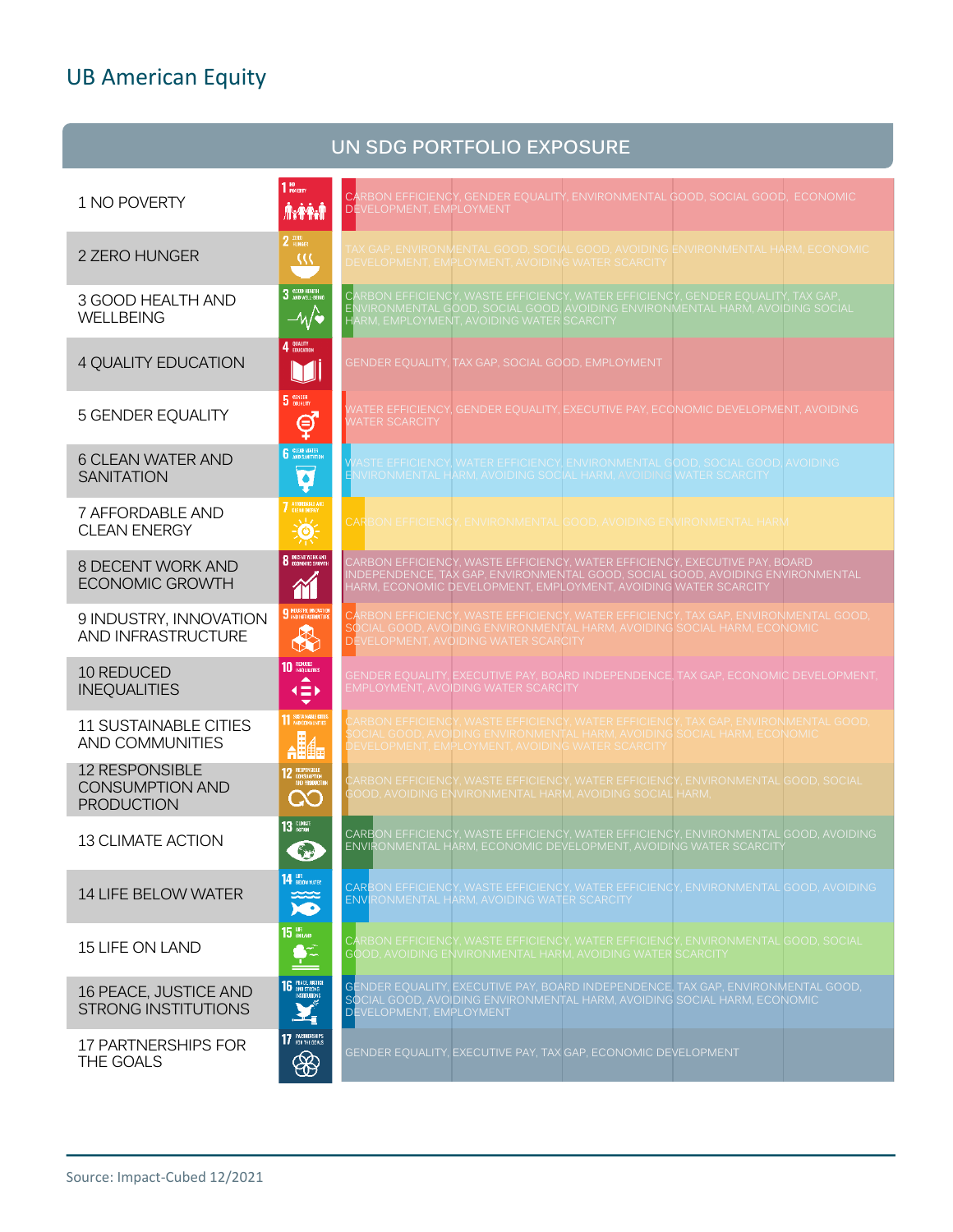# METHODOLOGY NOTE

### **IMPACT NUMBER**

Our measure of total impact is the risk (measured in tracking error to benchmark) of the active ESG shares needed to achieve the portfolio's impact exposures. The total number is a net of positive and negative impacts, so our measure can be negative if the portfolio has more negative exposures than positive (think 'sin' portfolio). The impact number will always fall between the total traditional tracking error figure and its negative. For example, if a portfolio has 100bps tracking error, its impact will fall between 100 and -100.

The negative and positive impact numbers are shown separately for the set of factors above and below benchmark. Separating the positive and negative impact exposures can be useful, because sometimes portfolios with the same net impact arrive at a similar number with very different underlying exposures.

For example, Portfolio 1 with Positive Impact = 41bps, and Negative Impact = 39bps, and Portfolio 2 with Positive Impact = 6bps and Negative Impact = 4bps both arrive at the same net Total Impact of 2bps. But if you are concerned about avoiding negative sustainability impacts through your investments, you would see Portfolio 2 much more positively than Portfolio 1.

### **RELATIVE PERFORMANCE**

The relative performance measure takes into account the amount of net impact relative to the portfolio's overall TE. The higher this ratio relative to all portfolios analysed to date by Impact Cubed, the higher the quartile in which the result will place. The blue marker shows approximately where the result falls within the quartile.

The portfolio universe is a diversified sample of ESG and mainstream portfolios, covering all types of geographies, market caps and other characteristics, all analysed against their own benchmark. We update the universe periodically with new results. Because the sample is not peer matched to the particular portfolio or otherwise rules-based, we advise to read the relative performance measure as a general indication only.

### **IMPACT GRAPH**

#### **How to read the impact graph**

1. The symmetrical navy circle in the middle of the graph represents the benchmark.

2. The (usually more irregular) bright blue line shows the portfolio's factor exposures relative to its benchmark's values on each factor.

We use standard deviations of each indicator to unify the scale in the impact graph.

If the two lines were exactly the same, this would mean the portfolio is tracking the benchmark closely on every impact factor.

When parts of the blue line which represent the portfolio are outside the benchmark circle, that indicates a positive impact. The further they are outside the benchmark circle, the bigger the active exposure of the portfolio to that particular impact indicator.

When the blue line falls inside the benchmark circle, this indicates that it has negative active exposure to an impact indicator. For example, in the example graph above, the sample portfolio allocated more capital to companies with highly paid and male executives.

All the indicators used in the model are positive indicators, meaning that the portfolio line falling outside the benchmark circle is always a positive. By looking at the graph, we can quickly tell how the positive and negative areas either side of the benchmark circle compare to each other in terms of size (summarized in the single impact number), and also how the portfolio's impacts are distributed between the different indicators.

For example, if you were looking at a best in class governance quality portfolio, you would want to see the blue line outside the benchmark circle for Board independence, Executive pay and Gender equality, whereas someone looking for an environmentally focused portfolio would want to see strong exposures in carbon, waste, water, and water scarcity, as well as the environmental good and harm revenues-based indicators.

#### **Our benchmarks**

The benchmarks used in the calculation of the results are either provided by the user themselves or calculated by Impact Cubed in-house. In-house built benchmarks can closely track popular indices or be completely bespoke. We use regional classification and follow standard industry practice in their construction.

# **PORTFOLIO IMPACT MEASURES**

This section reports the raw data in terms of impact vs. the benchmark, indicator by indicator. For example, for Executive pay we will show the weighted average of the ratio of top management pay over average employee pay for the portfolio and the benchmark side by side. The standardized difference in these values is what is plotted on the impact graph.

#### **Estimated data**

This is the percentage of positions by weight in the portfolio that did not report the data we use to calculate an indicator. We fill gaps in company reporting with proprietary estimation models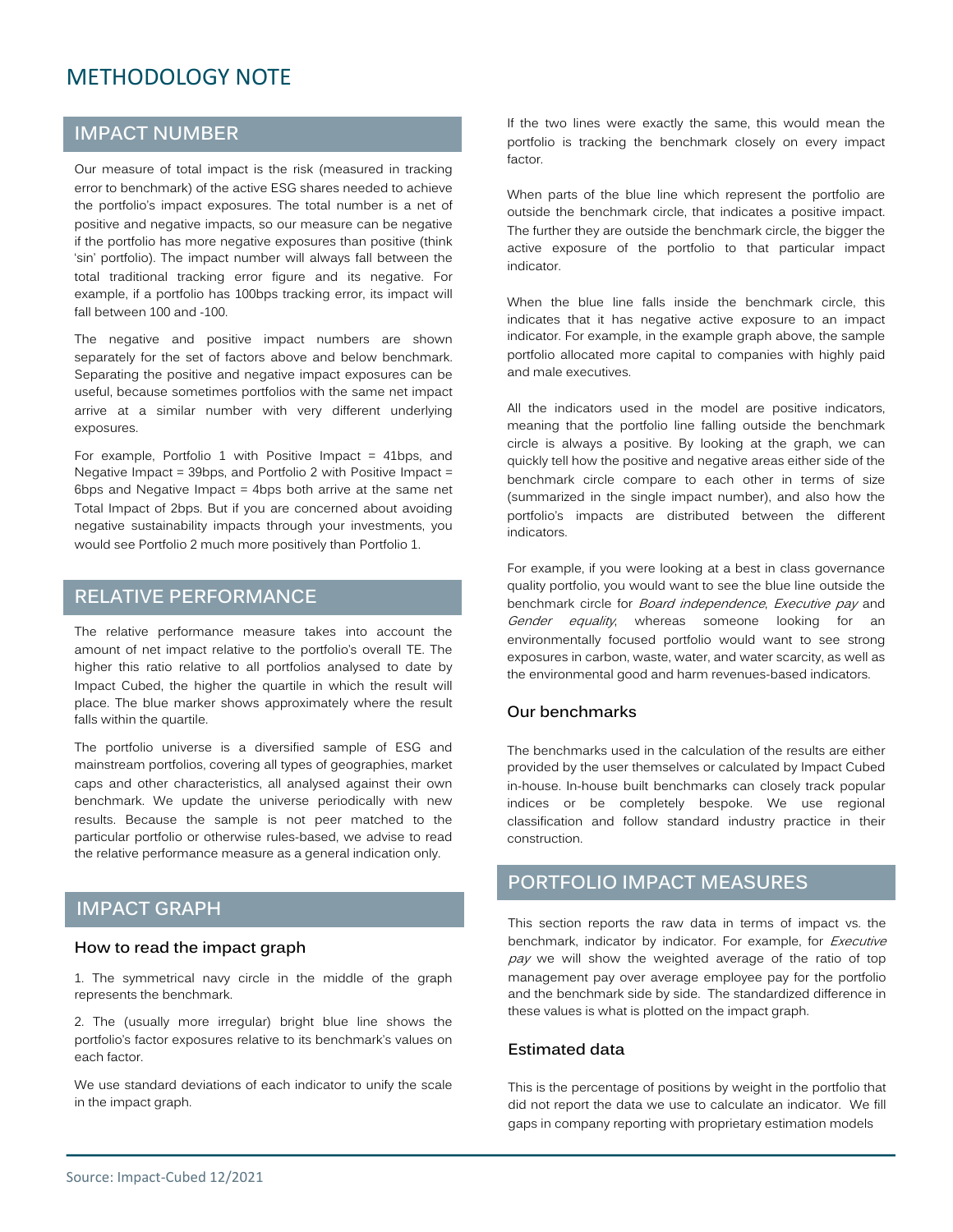and run quality checks on reported data to identify outliers. In rare instances, the numbers reported by companies are completely implausible and we actually replace them with estimations. We disclose the percentage of reported data for transparency, and because it is a simple and commonly recognized metric to understand how much of the data comes directly from companies and how much relies on estimation.

## **INVESTMENT EQUIVALENTS**

This table translates the Portfolio Impact Measures from the previous section into the impacts per unit of investment (for instance a euro, a pound or a dollar), and maps each of them to the UN Sustainable Development Goals. The values in green are positive impacts, and those in red are negative.

For example, in real terms, what is the difference between investing in a portfolio with 8% tax gap vs. 12%? This section would translate this difference into 3 cents less tax paid by the listed companies held in this portfolio per 1 dollar invested, compared to investing in the benchmark portfolio. This number would show up in red because it's a negative impact, and in the last column in the table you will see that this impact relates to Sustainable Development Goals 1, 9, 10, and 16.

### **IMPACT ATTRIBUTION ANALYSIS**

This part of the report shows the drivers of the portfolio's impact both by indicator and at overall portfolio level. It is based on traditional financial performance attribution for a portfolio.

### **Country and sector**

We list what proportion of the impact in % is due to country vs. sector allocations.

This attribution helps further deepen the understanding of the impact profile of a portfolio and differentiate between similarly performing portfolios.

For example, a portfolio performing well on Gender equality where 80% of this performance can be attributed to country selection is different than one with similar performance on this indicator driven 80% by sector selection.

The first would hint that most of the impact may be achieved simply by investing more in markets where gender balance in leadership is more even. The second would suggest that the same positive impact is more so the outcome of allocating to sectors which tend to have more women on boards and executive committees.

### **CONTRIBUTION BY SDG GOAL**

This table shows to what degree the portfolio analysed contributes to each of the 17 SDGs. The measure we use is a weighted average of all factor exposures (relative to benchmark) mapped to a particular SDG, adjusted for the number of these factors. The weighted average takes into account the direct or indirect relationship between factors and a specific goal.

#### CONTACT US

If you have questions about the Investment Impact report, or you would like to discuss the model and its application with us further, we will be happy to hear from you at  $info@impact$ cubed.com.

#### ABOUT IMPACT-CUBED

Impact-Cubed measures Investment Impact in terms of sustainable development for any portfolio of listed securities.

Understanding, measuring and managing investment impact facilitates cheaper access to capital for more sustainable companies, and with that, encourages a flourishing planet.

Impact-Cubed was originally used to measure investment impact in-house by Auriel Equity Investors LLP. It was spun off as a separate company (currently seeking B-Corp Certification in the UK) in summer 2017 with the intention of becoming a selfsustaining service to the investment community.

It is our hope that this service helps investors make informed decisions about the way they allocate capital, by shedding light on the varying levels and areas of impact delivered by different investment portfolios.